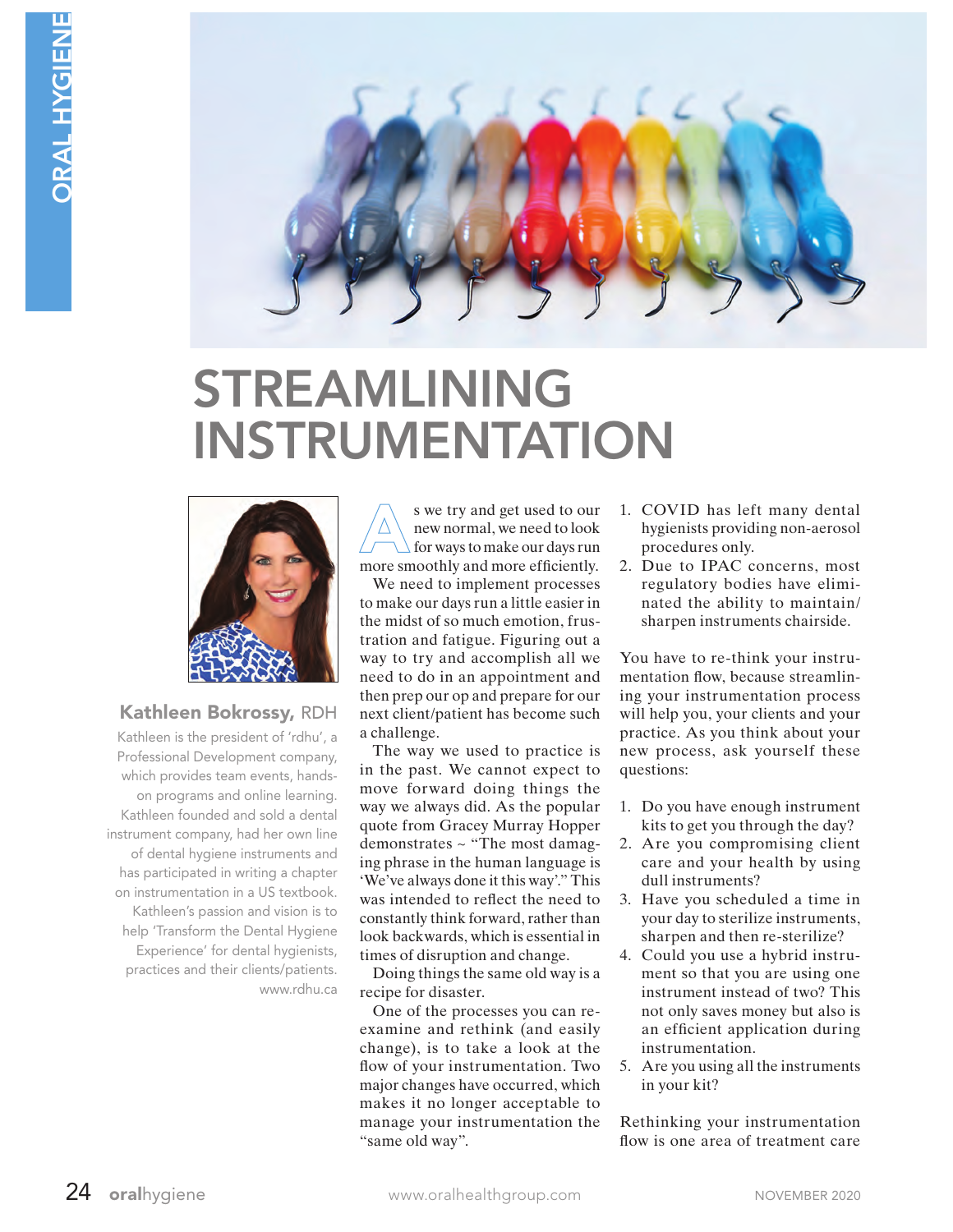that should not be overlooked, especially during these uncertain times where many dental hygienists are providing non-aerosol procedures only and are hand scaling exclusively.

Working with sharp instruments every time is essential. We should not compromise client treatment. We should not compromise our own health.

Working with dull instruments will have a great impact on the treatment your clients receive. They will not receive optimal care; they will endure unnecessary pain and discomfort and they will spend longer time in your chair.

It would be similar to the dentist trying to do a prep with a dull bur. It can't and shouldn't be done. It is ineffective and inefficient, and we are not meeting the Standard of Care.

Working with sharp well-maintained instruments will also help prevent fatigue for the clinician. We have all worked with dull instruments at one time in our careers and we know the effect it has on us. If you would like to prevent major fatigue at the end of the day and prevent repetitive strain injuries, you must never compromise. Not once.

Streamlining your instrumentation will help your office save money in the long run and at the same time will help prevent fatigue and burn-out of the clinician all the while providing optimal care to your clients and patients.

Having enough sharp instruments on hand is essential. Do you have time set aside to open sterile instrument pouches and sharpen and then re-sterilize? At what time of the day are you doing this? Are you doing this at the end of a long day or are you sharpening during your lunch hour? Or worse yet, maybe hardly ever?

Sharpening instruments has now become a major task, as most provinces can no longer sharpen



# PERIODONTAL HEALTH, GINGIVAL DISEASES AND CONDITIONS

#### Diagnostic Kit

#### • Mirror, Flexplorer, Probe

*\*The* !*explorer is a favourite and a must-try. Along with the light silicone ergonomically designed handle, one of the*  features is a very fine wire tip that increases tactile sensitivity.

Treatment Kits - There are 2 options to choose from.

**Option 1:** For dental hygienists who prefer Universal Curettes over Area Specific Curettes

### Universal Kit

- SharpJack Universal Sickle: both anterior & posterior
- COL 4R/4L Universal Curette: great 'go to' for posterior region
- BH 5/6 Universal Curette: can be used both posterior & anterior

Option 2: For dental hygienists who prefer Area-Specific Curettes

#### **Area-Specific Kit**

- SharpJack Universal Sickle: both anterior & posterior
- Anterior-Syntette: Combination of GR 1/2 & GR 7/8 Curettes
- \*Syntette: Combination 11/12 & GR 13/14 Curettes

*\*Available in a mini or standard blade*



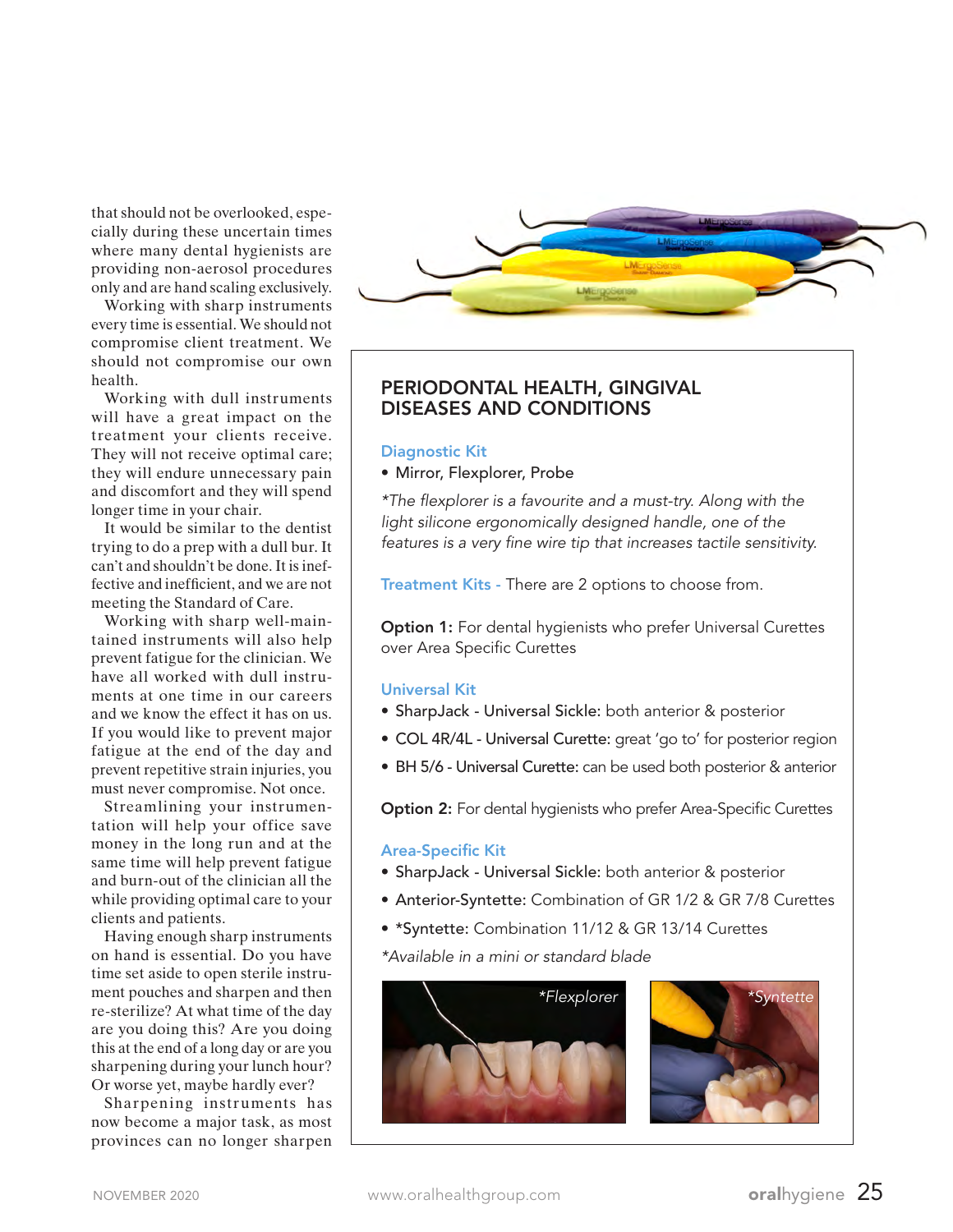chairside due to IPAC concerns. We now need to sterilize our instruments, sharpen and re-sterilize prior to use. This has created another task that needs to be done outside of client care hours. It has also created a waste of sterilization pouches, cycles and Chemical Indicators; which is a waste of money and has an environmental impact.

Sharpening chairside is a thing in the past, we must move forward and look for an alternative solution.

Using Sharp Diamond, Sharpen-Free instruments by LM Dental, will help eliminate the task of sharpening and will provide you with all the benefits of using sharp instruments.

The LM Sharp Diamond instruments are treated with a new micro membrane coating using modern Physical Vapor Deposition (PVD) technology. This technology offers features such as being completely sharpen-free, tough but refined. The Rockwell Hardness scale is 62 which contributes to the durability of the instrument.

Studies have proven that there is an 82% decrease in wear compared to typical dental hygiene instrument material.

Should our kits be a one-size-fits all? Not at all. Why did we start off in our careers with the same instruments in every kit? Are you using every instrument, in every kit, every time? Most likely not. When we do this, we are putting the unused instrument(s) through unnecessary sterilization; thereby, shortening the lifespan of the instrument.



## Periodontitis Kits

#### Stage I - Diagnostic Kit

• Mirror, Flexplorer, Probe

## Perio Kit

- SharpJack
- COL 4R/4L
- \*Anterior-Syntette
- \*Syntette
- *\*Available in a mini or standard blade*

## Stage II, III & IV Kits - Diagnostic Kit

• Mirror, Flexplorer, Probe, Furcation Probe

Perio Kit: (same as Stage I)

- SharpJack
- COL 4R/4L
- \*Anterior-Syntette
- \*Syntette

*\*Available in a mini or standard blade*

# Additional Kit

- M23: Similar shape to the 204S but larger and allows better posterior interproximal access
- Furcator
- GR 1/2 mini
- GR 15/16 mini
- GR 17/18 mini

*\*The Furcator is ideal for CL I & II Furcations and has a spoon-like working end.*

*\*The mini blades are ideal for CL III & IV Furcations.*

# PERI-IMPLANT DISEASES AND CONDITIONS

# Implant Kit #1

- Mini Universal Curette
- Mini Gracey ½
- Mini Gracey 11/12
- Mini Gracey 13/14

# Implant Kit #2

• Mini Universal